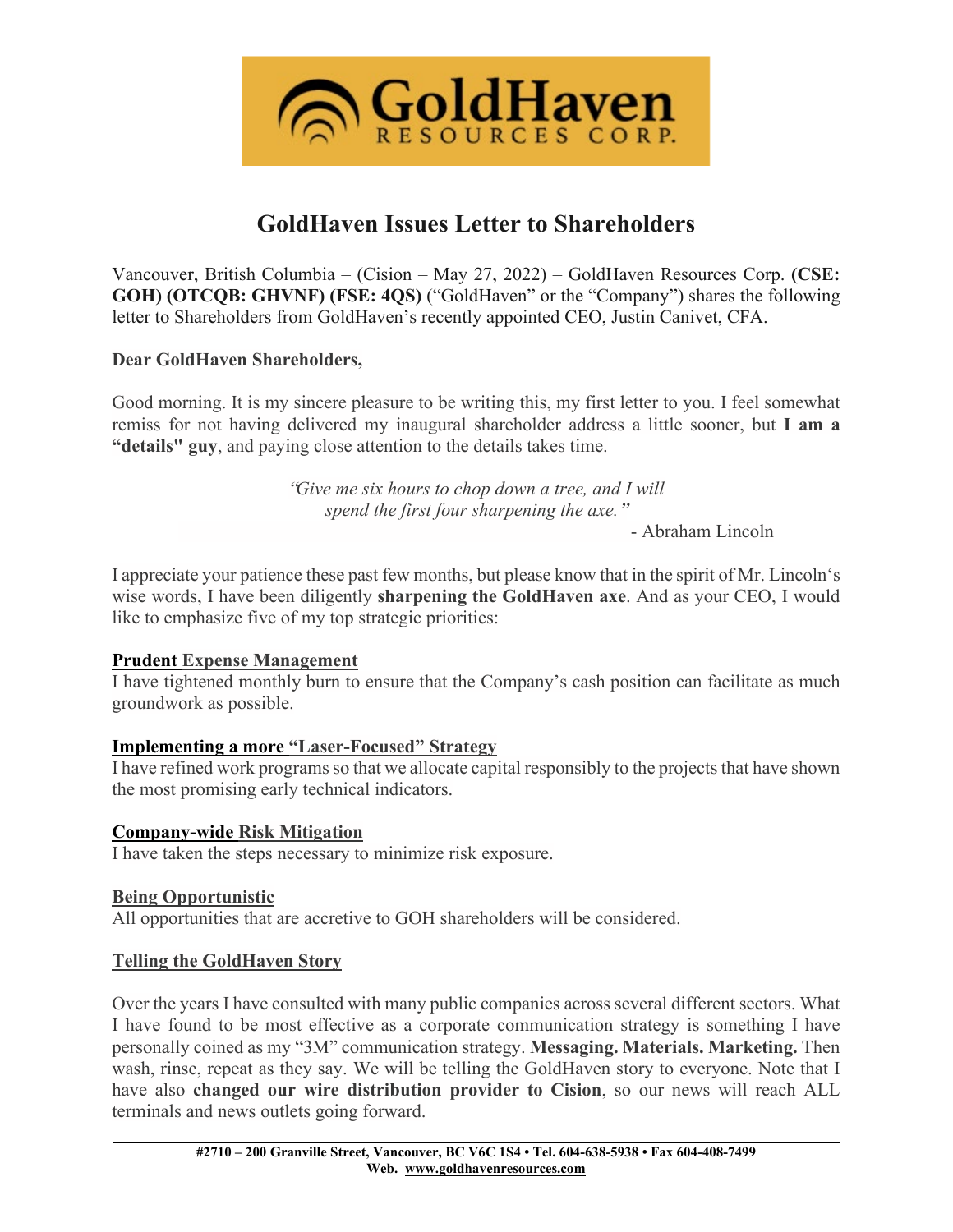The fact of the matter is, external market forces beyond our control have created challenges. The COVID-19 pandemic, global armed conflict, and rising inflation have all had a real economic impact .Nobody is immune. The junior exploration sector has been under pressure. The price of gold has fluctuated, rallying to over \$2,000/ounce this past March, but is now hovering in the \$1,800-\$1,900 range. While price fluctuations will continue, I am confident in a strong long-term trend.

With a project portfolio spanning Northern Chile, British Columbia and Newfoundland, GoldHaven holds claim to some of the most **proliferous exploration ground in the western hemisphere**. The technical expertise we have is second to none. With proper decision making and responsible allocation of capital, GoldHaven is well-positioned for success.

## **Smoke Mountain, British Columbia (Canada)**

As you know, initial exploration at Smoke Mountain resulted in the **identification of a 2.5 kilometre-long Cu-Au-Zn mineralization trend** [\(click](https://goldhavenresources.com/site/assets/files/5618/goh-nr-18_jan21-smokemtn.pdf) here for news release).

**Surge Copper's Berg property** adjoins Smoke Mountain to the south and contains multiple newly discovered electromagnetic targets underscoring their view that this, **"district hosts a large porphyry cluster with significant exploration potential"** (Surge Copper's News Release, dated April 12, 2022, click [here\)](https://surgecopper.com/news-releases/surge-copper-identifies-multiple-new-em-targets-in-district-scale-geophysical-survey/).

Surge Copper's CEO, Leif Nilsson has confidence that this district has significant untapped exploration potential and could one day be **considered as one of the largest copper districts in Canada** [\(click](https://surgecopper.com/news-releases/surge-copper-identifies-multiple-new-em-targets-in-district-scale-geophysical-survey/) here).

I am thrilled to let you know that **Phase II** work at Smoke Mountain is scheduled to **begin in the coming days** and will consist of approximately **30 days of field work**. Results from surface sampling are expected in August/September depending on lab turn around. **Airborne LiDAR, MAG, Radiometrics and Z-Tipper Axis Electromagnetic (ZTEM) surveying** will also be flown over the course of the summer all of which together will enhance our geological understanding of the project, increase confidence in our existing targets and generate new ones.

Depending on what we see from this next campaign, we are presently considering **further followup fieldwork in the Fall of this year** which could potentially yield results that would warrant follow-up ground-based induced polarization surveying followed by prioritization for **drill testing targets in 2023.**

I have also put the wheels in motion for beginning a **dialogue with the local indigenous communities** in the area of Smoke Mountain as we recognize the importance of **establishing a respectful working relationship.**

#### **Pat's Pond, Newfoundland (Canada)**

We are also keen to continue exploration in Newfoundland. **Pat's Pond has shown promising early results** from Phase I surface sampling (rocks). Staying true to our laser focus, we have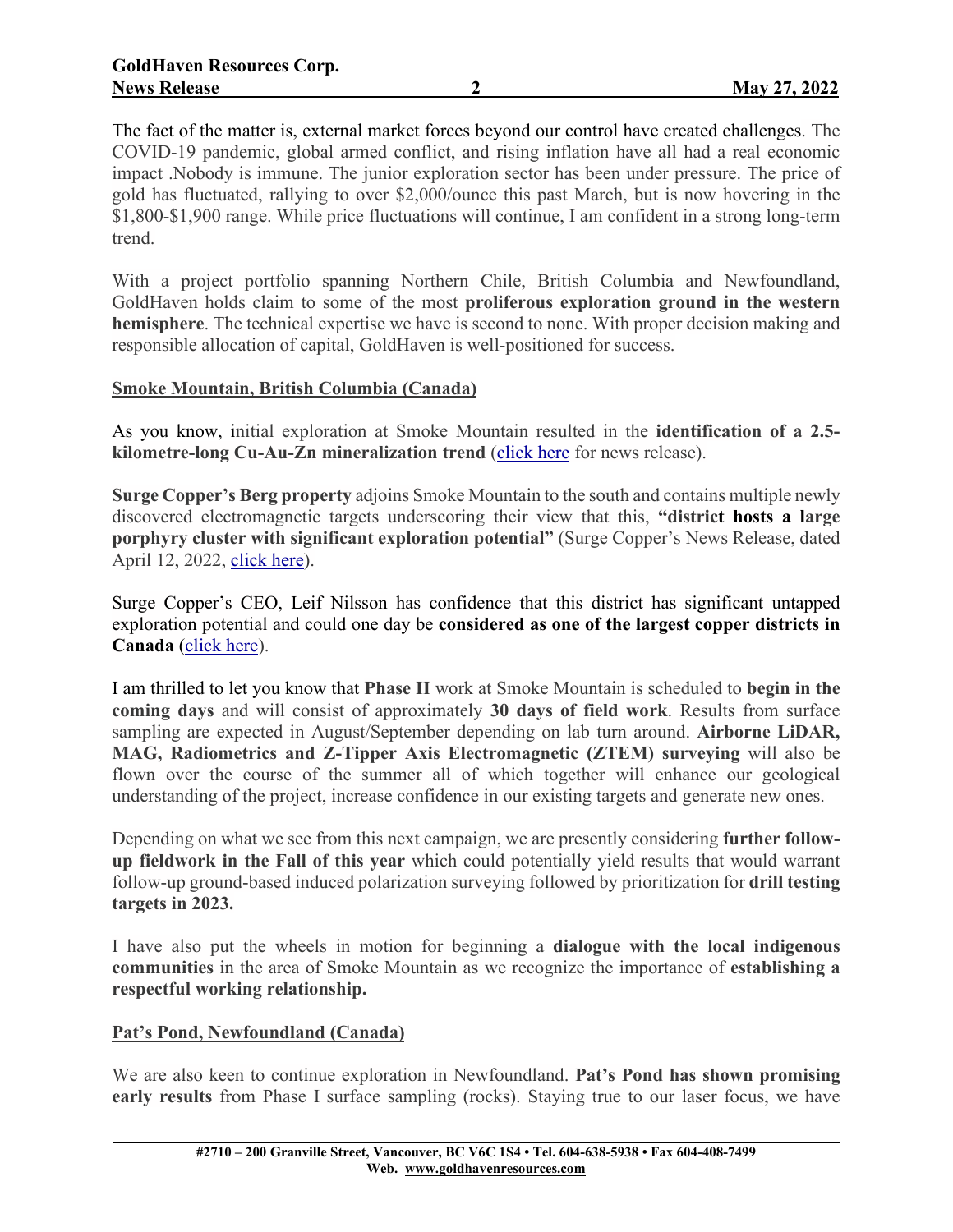chosen to **move away from O'Neill** as the early technical indicators there were not very supportive. We will focus on Pat's Pond going forward.

GoldHaven has also applied for the province's JEA (Junior Exploration Assistance) program, which will allow for **\$150,000 of additional exploration capital.**

And at long last we have received the requisite exploration permitting for Pat's Pond, and I am presently negotiating a comprehensive Phase II follow-up campaign, which will include **further fieldwork** (geology and prospecting), a **soil geochemistry survey** over the most prospective portion of the property and an **airborne magnetic survey** over the entire property. These efforts will help us to better define the true resource potential there.

## **Chile**

The political situation in Chile remains a risk, and the cost of exploration is high - particularly for junior explorers. I am carefully considering all factors in my evaluation of GoldHaven's goforward strategy in Chile.

**Measures have already been taken to mitigate risk exposure**. GoldHaven's Chile Advisory Board remains intact, and Chris Benn - a well-known geochemist/geologist who has served as Chief Geochemist for a number of majors in the region - has recently completed a follow-up analysis on the additional sample material that was collected at our Alicia and Roma claims prior to work being shut down there.

Chris' analysis indicates that **further trenching and surface sampling is required** to have a proper understanding of the economic geology at Alicia and Roma and to allow for a more systematic ranking of the 12 high priority targets previously identified.

Given all of these factors, I have decided that our best approach in Chile right now is to take the time to **responsibly monitor the ongoing political situation** and carefully **evaluate all possible strategic opportunities** to ensure we extract the most value possible from our assets there. This will take a bit of time, and as such, we will be reporting back to you in the coming months with a more concrete decision regarding our go forward approach in Chile.

## **Unprecedented Times, Focused Measures**

Thank you for your continued support and I very much look forward to **reporting our progress as we execute on our laser-focused strategy** towards unlocking the highest resource potential possible. I appreciate the importance of **keeping shareholders informed** and I am committed to ensuring regular, timely communication with you as we move forward. Yes, markets have been challenging in recent months, but we rise to the challenge. **This is a rebuilding phase for GoldHaven, and I am truly optimistic about our future.**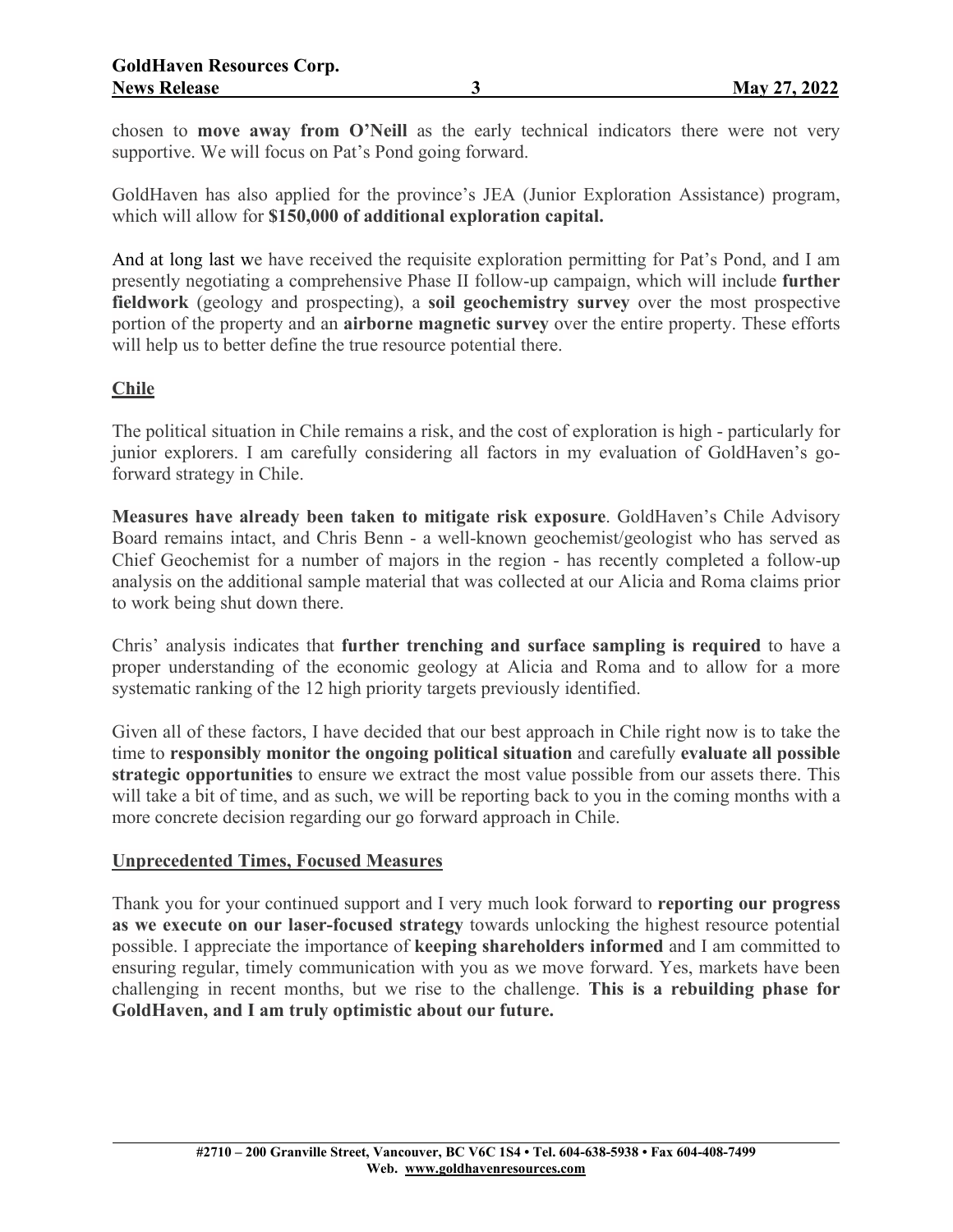Please come and see us at **PDAC next month, Booth #3143**. It will be my pleasure to meet you in person and tell you more about the GoldHaven story.

Sincerely,

**Justin Canivet, CFA**

CEO, GoldHaven Resources Corp.

## *About GoldHaven Resources Corp.*

GoldHaven Resources Corp. is a Canadian junior precious metals exploration Company focused on acquiring and exploring highly prospective land packages in both Canada and Chile. GoldHaven maintains a strategic presence in the gold and silver rich Maricunga Gold Belt of Northern Chile which is host to several mining and advanced exploration projects including Salares Norte (Gold Fields), Esperanza (Kingsgate Consolidated), La Coipa (Kinross), Cerro Maricunga (Fenix Gold), Lobo Marte (Kinross), Volcan (Volcan), Refugio (Kinross/Bema), Caspiche (Goldcorp/Barrick), and Cerro Casale (Goldcorp/Barrick). The Company has identified a total of 12 high-priority targets at it's Alicia and Roma project areas in the Maricunga within a prominent regional NW-SE structural trend along strike from Gold Field's Salares Norte deposit  $(5.2 \text{ million ounces of Gold}^{1})$ . These targets have been designated "High Priority" due to the extent, pervasive alteration, favourable geology, highly animals rock geochemical results, and their relative proximity to existing deposits. GoldHaven is also making exploration progress at its Smoke Mountain property (Canada) which is strategically located in the Central British Columbia Porphyry-Epithermal Belt in close proximity to Surge Copper's Berg project, as well as its Pat's Pond and O'Neill claims in Newfoundland's Central Newfoundland Gold Belt (Canada). Pat's Pond is strategically located in close proximity to Marathon Gold's Valentine Lake gold project and on strike from the Boomerang/Domino VMS deposit. Both project areas in Canada are highly prospective for gold, copper, silver and zinc and all project areas have large scale discovery potential.

#### **On Behalf of the Board of Directors**

*Justin Canivet, CFA Chief Executive Officer*

**For further information, please contact:**

**Bonn Smith, Business Development**

**[www.goldhavenresources.com](http://www.goldhavenresources.com/) [bsmith@goldhavenresources.com](mailto:bsmith@goldhavenresources.com) Office Direct: (604) 638-3073**